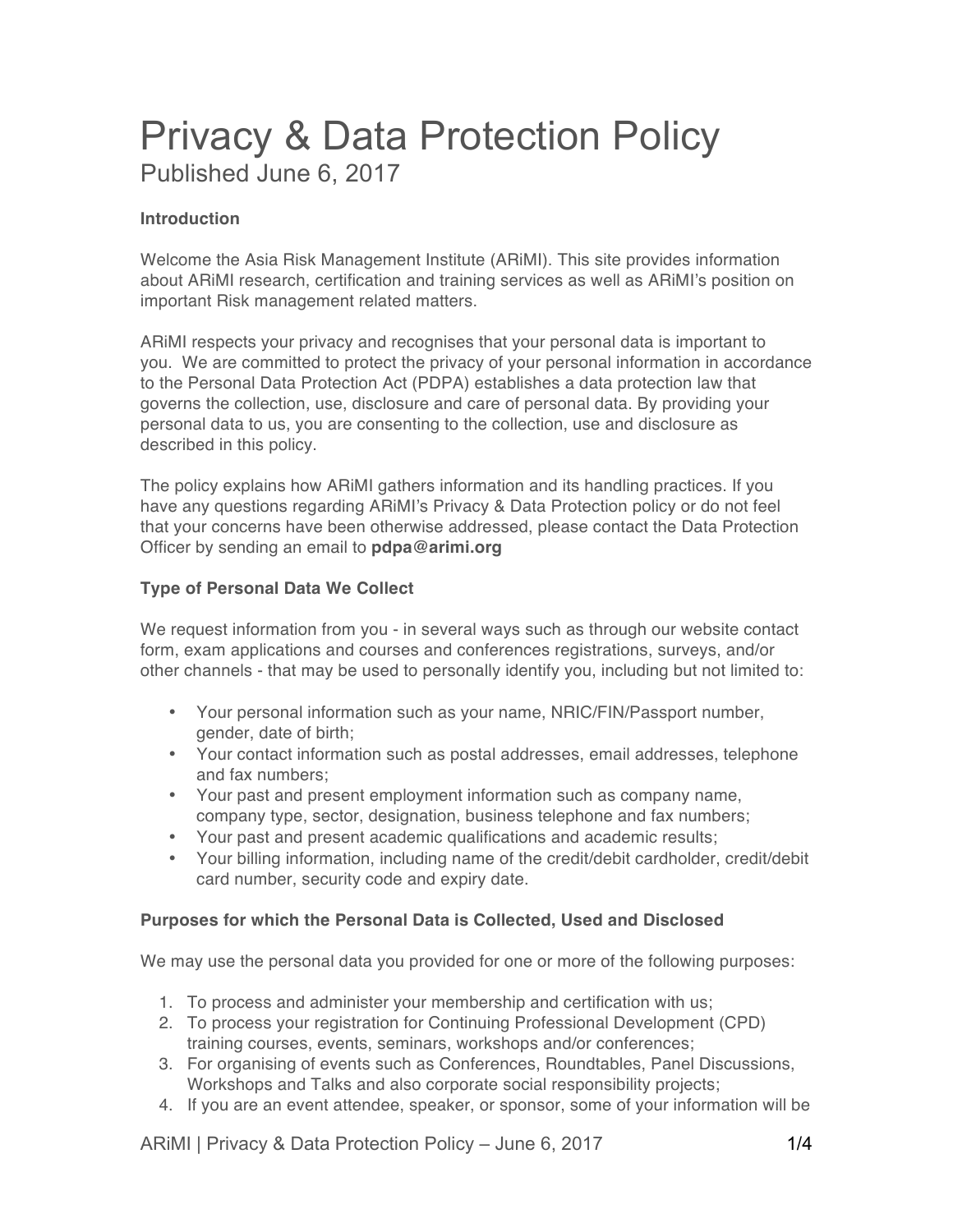included in the event roster, which roster will be publicly disclosed, and may also be shared with third-party such as event sponsors and exhibitors;

- 5. To those who wish to determine if you are certified, your certification status will be shared with those who inquire about it;
- 6. For identification and verification purposes in connection with any of the goods and/or services that may be supplied to you;
- 7. To contact you regarding your enquiries and/or feedback;
- 8. For the conduct of statistical studies and analysis by us or on our behalf;
- 9. To send news and events updates, and/or marketing campaigns in relation to the goods and/or services that we and/or our business partners provide, or on our behalf.
- 10. To facilitate payment for goods and/or services provided by us and/or a third party on our behalf including verification of credit card details with third parties and using the personal data you provide to conduct matching procedures against databases of known fraudulent transactions (maintained by us or third parties);
- 11. To disclose to a third party to comply with any law, legal requirements, orders, directions or requests from any court, authority or government body of any jurisdiction, which may be within or outside Singapore;
- 12. To help us improve our services to you;
- 13. For purposes, which are reasonably related to the aforesaid.

#### **Disclosure of Personal Data**

ARiMI will take reasonable steps to protect your Personal Data against unauthorised disclosure. Subject to the provisions of any applicable law, your Personal Data may be disclosed, for the purposes listed above (where applicable), to the following:

- 1. Agents, contractors or third party service providers who provide operational services to ARiMI, such as courier services, information technology, system operation and maintenance or other services to ARiMI;
- 2. Our professional advisers such as auditors and lawyers;
- 3. Any other party to whom you authorise us to disclose your Personal Data to.

## **Security**

The security of your personal information is important to us. We will take all steps reasonably necessary to ensure that your personal information is treated securely at all times and in accordance with this Privacy Statement. We follow accepted industry standards with strict procedures and security features to protect the personal information submitted to us, both during transmission and once we receive it. Do note that no method of transmission over the Internet, or method of electronic storage, is completely secure. In particular any transmission via email is particularly vulnerable and is at your own risk. Therefore, while we strive to use commercially acceptable means to protect your personal information, we cannot guarantee its absolute security.

## **Consent**

By using ARiMI's website and its online portal, you signify your acceptance of our Privacy & Data Protection policy. If you, as a visitor, choose to register and log on as a

ARIMI | Privacy & Data Protection Policy – June 6, 2017 24